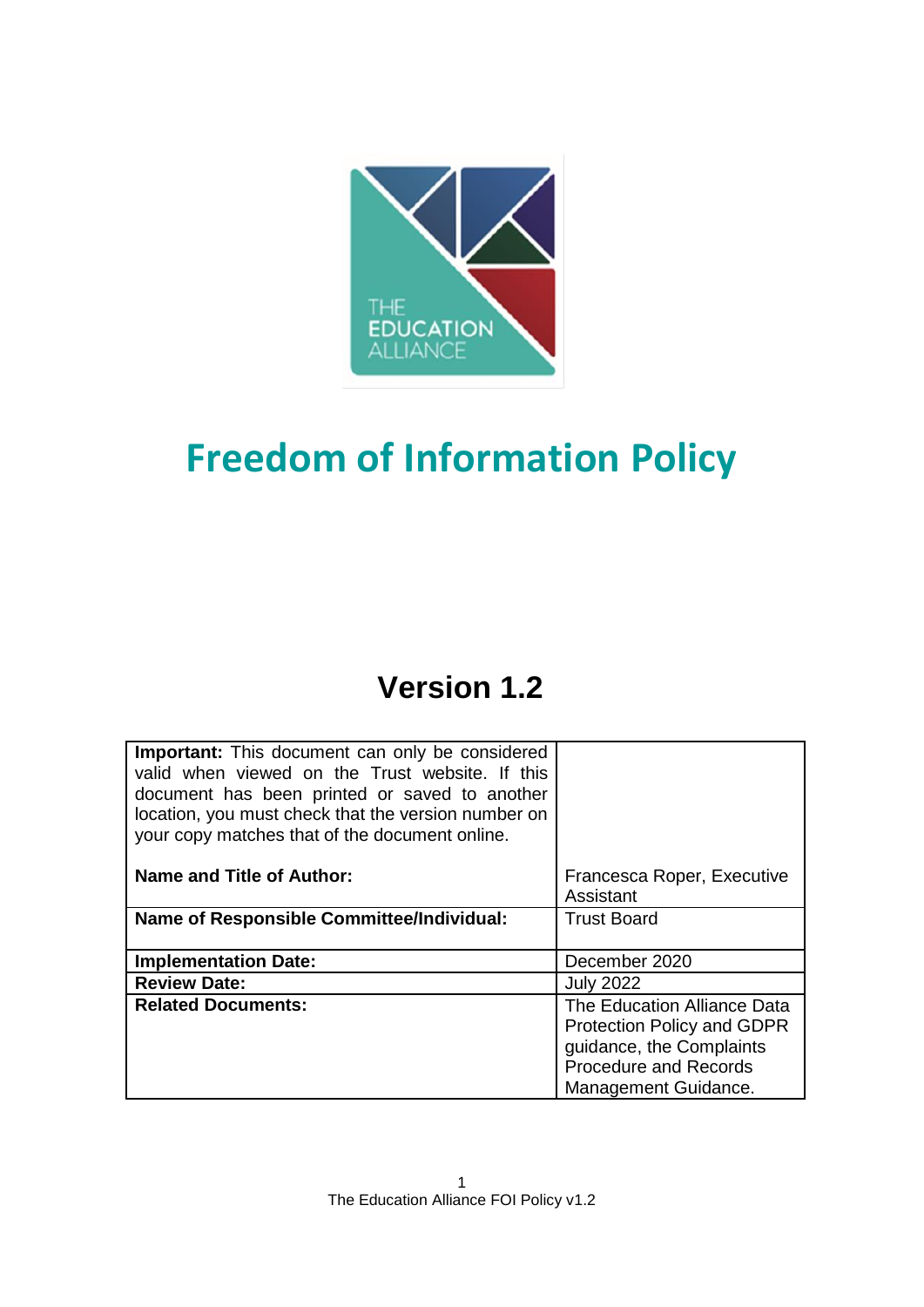### **Contents**

|    |                                                                 | Page |
|----|-----------------------------------------------------------------|------|
|    | <b>Policy Statement</b>                                         | 3    |
|    | 1. Scope                                                        | 3    |
|    | 2. Roles and Responsibilities                                   | 3    |
|    | 3. Equality and Diversity                                       | 4    |
| 4. | <b>Managing Requests</b>                                        | 4    |
|    | 5. Exemptions                                                   | 5    |
| 6. | <b>Public Interest Test</b>                                     | 6    |
|    | 7. Charging                                                     | 7    |
|    | 8. Refusing a Request                                           | 8    |
| 9. | Complaints                                                      | 10   |
|    | 10. Monitoring Compliance With and Effectiveness of this Policy | 10   |
|    | 11. Review                                                      | 10   |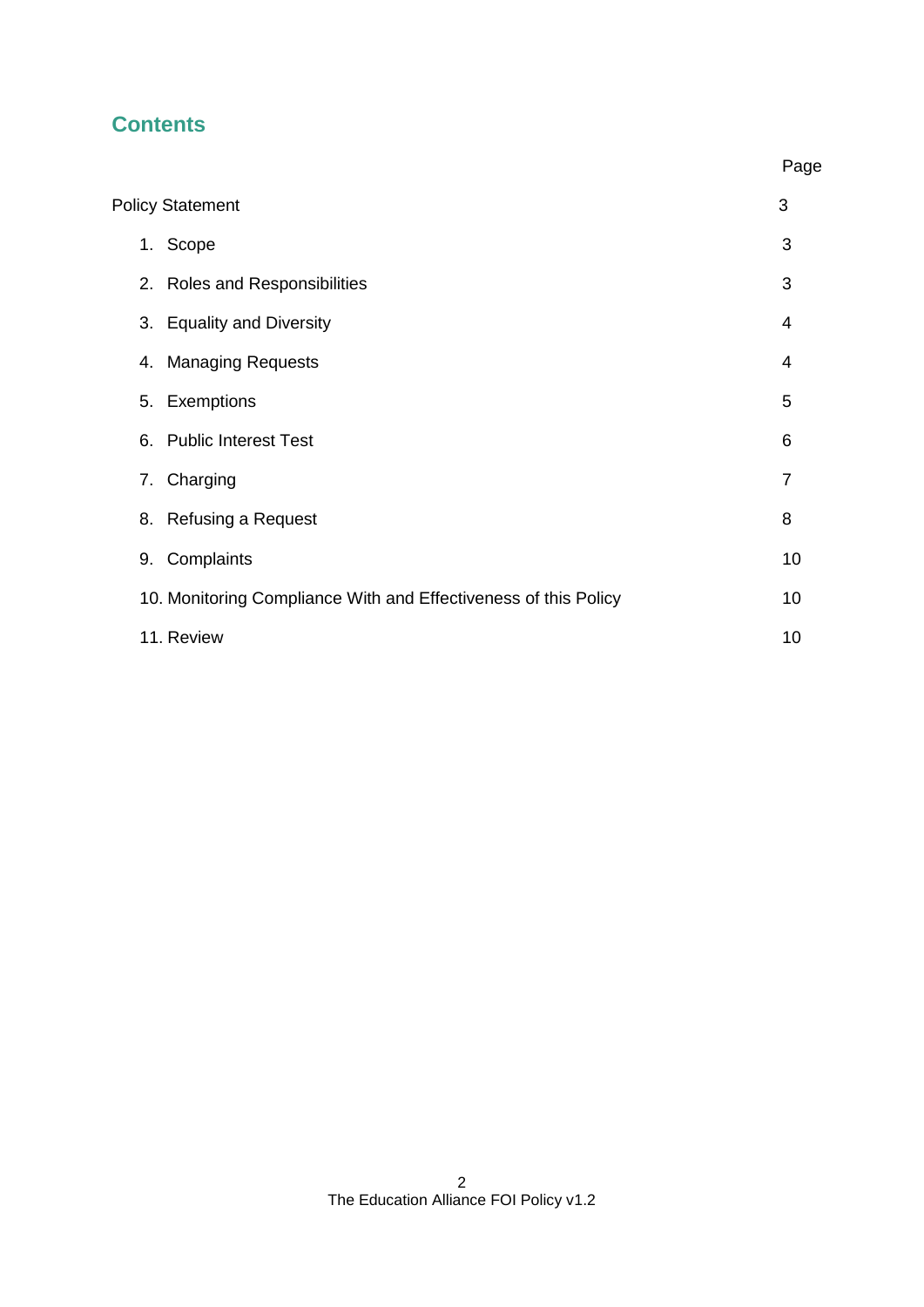#### **POLICY STATEMENT**

We are here to make great schools and happier, stronger communities so that people have better lives. We do this by:

- Always doing what is right
- Trusting in each other and standing shoulder to shoulder
- Doing what we know makes the difference

Doing what is right means always acting with integrity, in the interests of others and being honest, open and transparent.

The Education Alliance (the trust) understands its obligations under the current Data Protection Act 2018 and the General Data Protection Regulation (EU) 2016/679 (GDPR).

The Education Alliance takes its responsibilities regarding the 7 principles of public life (otherwise known as the 'Nolan Principles') seriously and this policy details its approach to accountability and access to information as required by the Freedom of Information Act 2000. The policy outlines the Trust's approach and framework for achieving its legal and statutory requirements in maintaining an appropriate level of openness and transparency. The 7 principles of public life were published in May 1995 and they include selflessness, integrity, objectivity, accountability, openness, honesty and leadership.

In the spirit of openness and transparency, the Trust routinely publishes a range of information via its website, hard copy publications, and other forms of communication. Requests for additional information are managed in accordance with the statutory guidance and legal requirements.

#### **1. SCOPE**

The FOI Act sits alongside other legal frameworks, such as the Data Protection Act 2018 (DPA 2018), the General Data Protection Regulation (GDPR) and the Environmental Information Regulations. Requests for personal information are covered by the DPA and GDPR and individuals can request to see the information the Trust holds about them via a Subject Access Request (SAR). Requests for information relating to the environment are covered by the Environmental Information Regulations (EIR). FOI covers any recorded information held by the Trust, including printed documents, computer files, letters, emails, photographs and sound or video recordings. FOI information may be held by the Trust in official documents, drafts, emails, notes, recordings of telephone conversations and CCTV recordings. It does not cover information that is known or understand, but not recorded.

#### **2. ROLES AND RESPONSIBILITIES**

The **Trust Board** is responsible the approval of this policy, ensuring that a clear, structured approach that adheres to legal and statutory requirements is applied consistently across the Trust.

The **CEO** is responsible for ensuring that staff and managers are aware of this policy, providing oversight as part of the Executive Team, ensuring FOI requests are managed and responded to appropriately.

**Headteachers** are responsible for ensuring they work with the Executive Team and the Governance Team to ensure full compliance with this policy.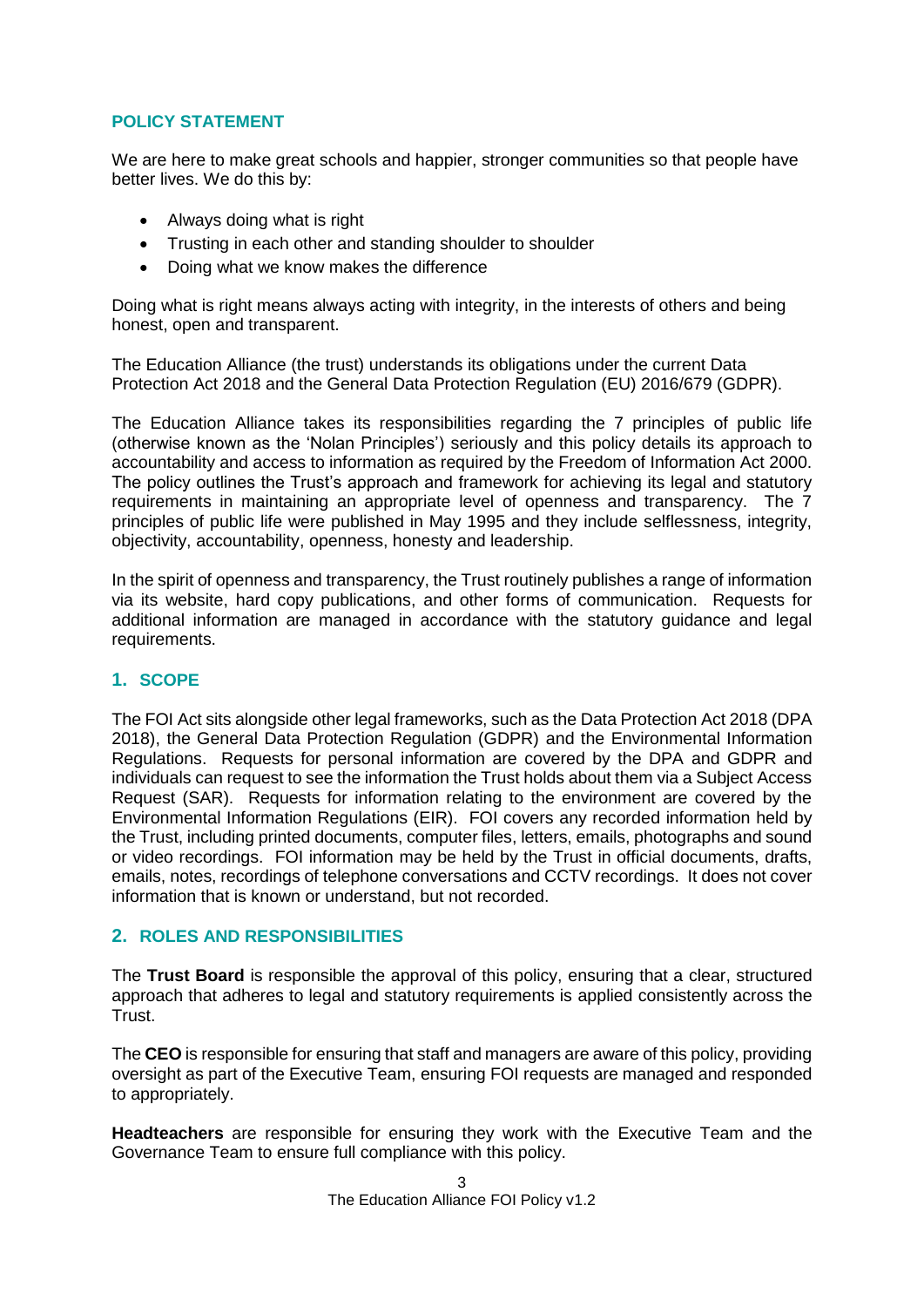The **Human Resources Department** is responsible for ensuring that this policy is easily accessible to stakeholders via the trust website.

The **Governance Clerks** are responsible for logging, tracking and escalating FOI requests and responses, in line with legal timeframes.

All **employees** are responsible for ensuring FOI requests are logged and responded to in line with this policy.

#### **3. EQUALITY AND DIVERSITY**

The Education Alliance is committed to:

- Promoting equality and diversity in its policies, procedures and guidelines
- Delivering high quality teaching and services that meet the diverse needs of its student population and its workforce, ensuring that no individual or group is disadvantaged
- Where an FOI applicant is having difficulty in making or framing a written request the Trust may provide advice and assistance (e.g. the Trust might take a note of the application over the telephone and then send a note to the applicant for confirmation and return, or the Trust might direct the applicant to another agency such as the Citizens Advice Bureau to support the applicant in framing their request

#### **4. MANAGING REQUESTS**

The Trust has a legal duty to provide advice and assistance to anyone requesting information, although there are legal parameters within the FOI Act which means that some information cannot be shared as per the FOI exemptions which are detailed within this policy. The Trust will provide advice and assistance to an FOI applicant in the following circumstances:

- To clarify unclear requests
- To help to provide information requested in an acceptable format
- To narrow responses which exceed the cost limit
- Where the Trust may refuse to provide information because it is accessible by other means (e.g. it is published information)
- When the request is transferred to another public body because that public body holds the information requested

For a request to come under the FOI definition it must:

- Be in writing
- State the requester's name and correspondence address (email addresses are acceptable)
- Describe the information requested (e.g. there must be enough detail in the request to enable the Trust to identify and locate the information and where a request is ambiguous the Trust will assist the requester to understand more clearly the information required
- The information must not be covered by another piece of legislation (e.g. a SAR sits under the DPA rather than FOI)

Requests under the FOI Act can be addressed to anyone employed by the Trust and they do not need to be titled as a FOI request. All responses must be logged by the Governance Clerk and approved by a member of the Trust Senior Leadership Team. FOI requests do not need to mention the Act, nor do they have to explain why the requester needs the information. There is a legal duty to respond to all FOI requests within a time limit of 20 school days, or 60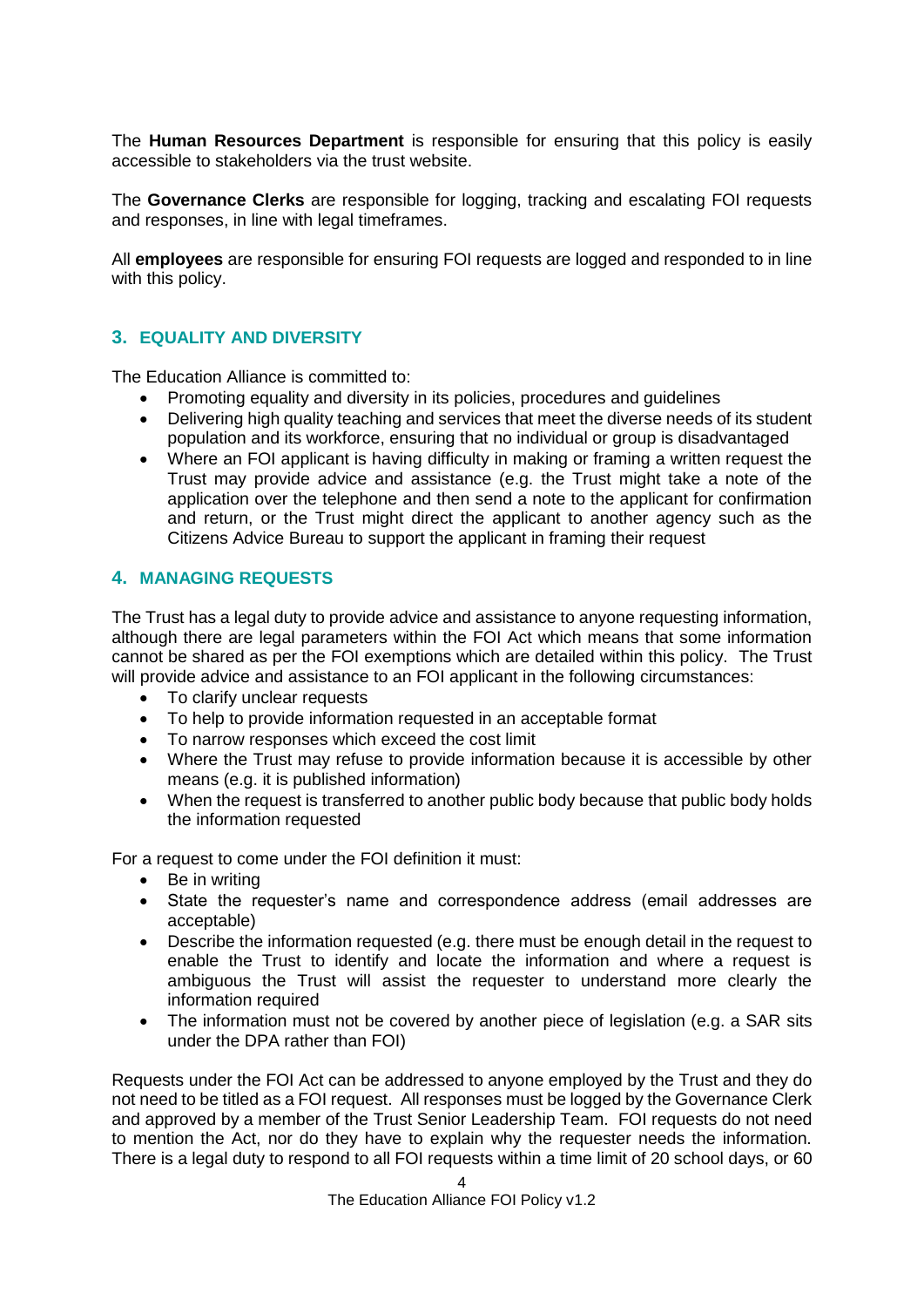working days if this is shorter and the timeframe starts when the Trust receives the request, not when it reaches the Governance Clerk or a member of the Trust Senior Leadership Team.

On receipt of a FOI request the member of staff must notify the Governance Clerk and the request will be logged, tracked and escalated as appropriate. The responder will acknowledge the request and advise the requester whether the Trust holds any information falling within the scope of the request (unless the subject is exempt or a 'neither confirm nor deny' (NCND) issue arises with the request). The responder must ensure they understand the request they have received and consider contacting the applicant to check they have understood the request correctly.

The Trust may hold the information because it has created the information; it has received the information from another body or person or; the information may be held by another body on behalf of the Trust. If the Trust doesn't hold the information it is not expected to create it or acquire it, although a reasonable search must be undertaken before a response is provided to the requester.

If the information is already in the public domain the responder can simply direct the requester to the information, explaining how they can access it. If the information is held by another body on behalf of the Trust, the Trust must respond to any aspects of the request that it does hold information on and advise the requester that the Trust does not hold all information requested, suggesting where they may go to seek the additional information they require.

Consultation with third parties may be required if their interests could be affected by a disclosure and any such consultation may affect the decision to disclose. Consultation will be necessary where disclosure of information may affect legal rights of a third party; the views of a third party may assist the Trust in determining whether or not the information is exempt from disclosure or; the views of a third party may assist the Trust in undertaking a public interest test.

If information contains exempt information it cannot be re-written therefore parts of documents may be redacted and associated letters to the requester must explain this.

The responder will gather the information and seek approval from a member of the Trust Senior Leadership Team prior to submitting a response. The Governance Clerk will track the FOI request, sending reminders to the responder in line with the established timescales to ensure legal timeframes are met. Information disclosed must be the information held at the time of the request and staff must not make any changes or deletions as a result of the request, even where there is an error in the information held.

#### **5. EXEMPTIONS**

Exemptions exist to protect information that should not be disclosed, for example where disclosing information would be harmful to another person or against public interest. In some cases, neither confirm nor deny (NCND) may be appropriate where either confirming or denying could be harmful. Requests where a qualified exemption applies will require a member of the Trust Senior Leadership Team to undertake a public interest test to determine if public interest in applying the exemption outweighs the public interest in disclosing the information.

Exemptions detailed within the Act may mean that different exemptions apply to different sections of the request. The Trust may choose not to apply an exemption, but in considering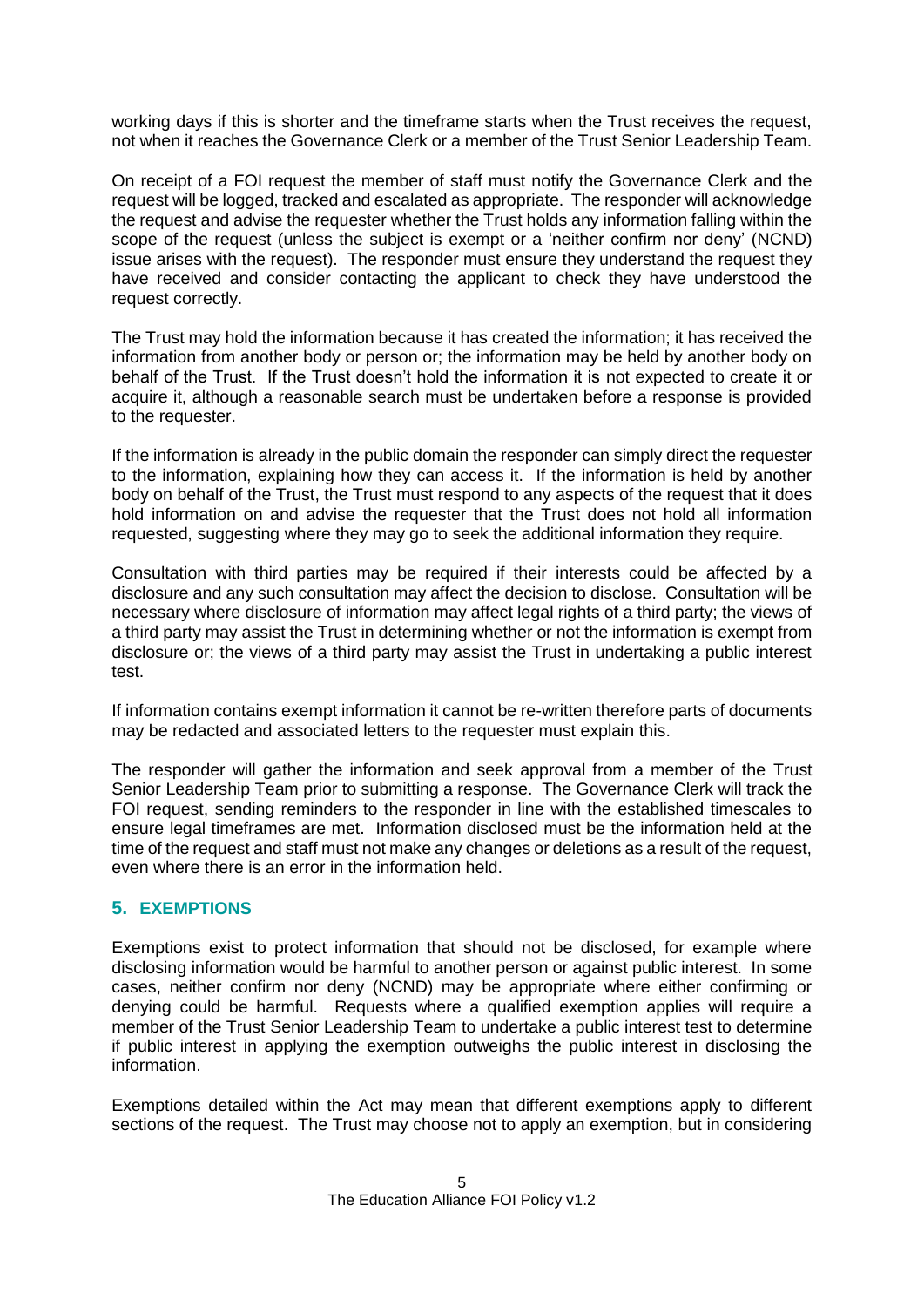this approach the Trust must ensure it does not disclose information in breach of some other law, such as disclosing personal information in breach of the DPA.

Exemptions are detailed in the Act and they include the following:

- The information is already in the public domain and reasonably accessible
- The information is intended for future publication
- Research information
- Security bodies and national security
- Investigations
- Prejudice to law enforcement
- Court records
- Prejudice to audit functions
- Parliamentary privilege
- Government policy
- Prejudice to the effective conduct of public affairs
- Record of the qualified person's opinions
- Communications with the royal family and the granting of honours
- Endangering health and safety
- Environmental information
- Personal information of the requester
- Data protection
- Confidentiality (only where the information was received from someone else and retained in the Trust's records)
- Information provided in confidence
- Legal professional privilege
- Trade secrets and prejudice to commercial interests
- Prohibition on disclosure (e.g. it is not allowed under law)

The Governance Clerk will maintain a register of requests, including responses and refusals, neither confirm nor deny responses alongside dates requests are received and responded to.

#### **6. PUBLIC INTEREST TEST**

If it is established that there is an exemption that may apply and rather than the exemption being absolute it requires a public interest test, a member of the Trust Senior Leadership Team will undertake the test and unless it is within the public interest to withhold the information requested, the information will be released.

Factors that may be considered as part of a public interest test include:

| <b>For Disclosure</b>                          | <b>Against Disclosure</b>                        |
|------------------------------------------------|--------------------------------------------------|
| Is disclosure likely to increase access to     | Is disclosure likely to distort public reporting |
| information held by the Trust?                 | or be misleading because it is incomplete?       |
| Is disclosure likely to give the reasons for a | Is premature disclosure likely to prejudice      |
| decision or allow individuals to understand    | fair scrutiny, or release sensitive issues still |
| decisions affecting their lives or assist them | on the internal agenda or evolving?              |
| in challenging those decisions?                |                                                  |
| Is disclosure likely to improve accountability | Is disclosure likely to cause unnecessary        |
| and transparency of the Trust in the use of    | public alarm or confusion?                       |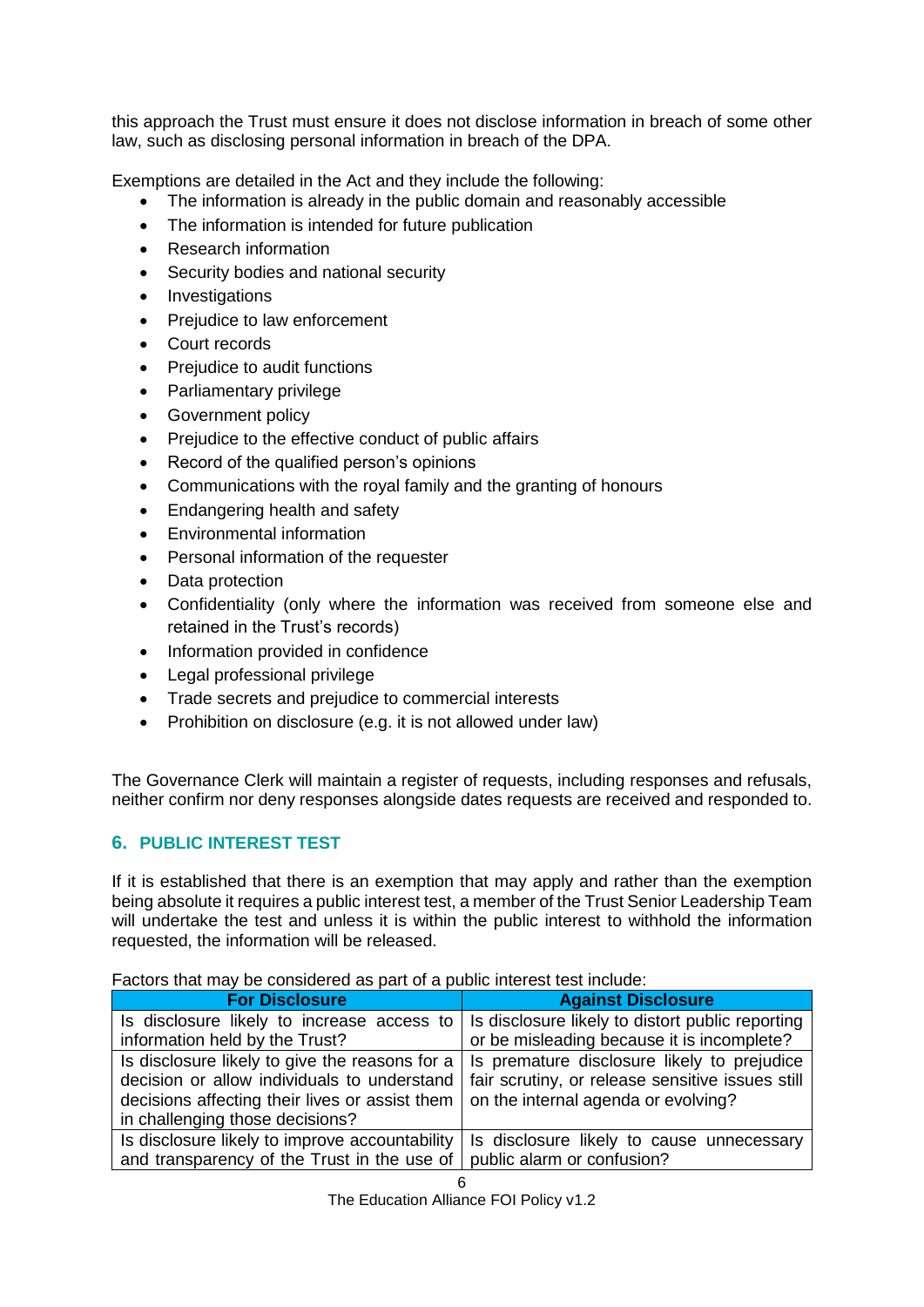| public funds and help to show that it obtains<br>value for money?                                                |                                                                                                                                                                    |
|------------------------------------------------------------------------------------------------------------------|--------------------------------------------------------------------------------------------------------------------------------------------------------------------|
| Is disclosure likely to contribute to public<br>debate and assist the understanding of                           | Is disclosure likely to seriously jeopardise<br>the Trust's legal or contractual position?                                                                         |
| existing and proposed policy?<br>Is disclosure likely to increase<br>public<br>participation in decision-making? | likely<br>infringe<br>Is disclosure<br>other<br>to<br>legislation (e.g. DPA)?                                                                                      |
| Is disclosure likely to increase public<br>political processes<br>participation<br>in<br>in.<br>general?         | Is disclosure likely to create a controversial<br>precedent on the release of information or<br>impair the Trust's ability to obtain information<br>in the future? |
| likely to<br>disclosure<br>light<br>ls.<br>bring<br>to<br>information affecting public safety?                   | Is disclosure likely to adversely affect the<br>Trust's proper functioning and discourage<br>openness in expressing opinions?                                      |
| reduce<br>further<br>likely<br>disclosure<br>to<br>ls.<br>enquiries on the topic?                                | If a large amount of information on the topic<br>has already been made available, would<br>further disclosure shed any more light or<br>serve any useful purpose?  |

The Trust must consider if disclosure would harm the interests covered by the exemption. To decide whether disclosure would cause harm the Trust:

- Must be able to identify a negative consequence of the disclosure and the negative consequence must be significant
- Must be able to show a link between the disclosure and the negative consequences, showing how one would cause the other
- Must assess that there is a real possibility of the negative consequences happening

Factors that can't be taken into account as part of a public interest test include the following:

- Potential or actual embarrassment to, or loss of confidence in, the Trust
- The information is technical, complex and difficult to understand and therefore may be misunderstood

The law states that organisations can have a reasonable extension of time to consider the public interest test, which the ICO advises should normally be no more than an extra 20 working days, which is 40 working days in total to deal with the request. Any extension beyond this timeframe should be exceptional and justifiable. To claim extra time the Trust must:

- Contact the requester in writing within the standard time for compliance
- Specify which exemptions the Trust is seeking to rely on
- Give an estimate of when the public interest test will be completed by

If the Trust refuses a request because of an exemption the responder must issue a written refusal notice within the standard time for compliance, specifying which exemptions the Trust is relying on and why. If a public interest test has been undertaken, the responder should explain to the applicant in the written response why the conclusion has been reached that the public interest in maintaining the exemption outweighs the public interest in disclosure. A refusal notice should also advise the applicant what provision of the Act the Trust is relying on, providing details of any internal review mechanism (e.g. Complaints Procedure) alongside explaining the applicant's right to complain to the ICO and the contact details for such action.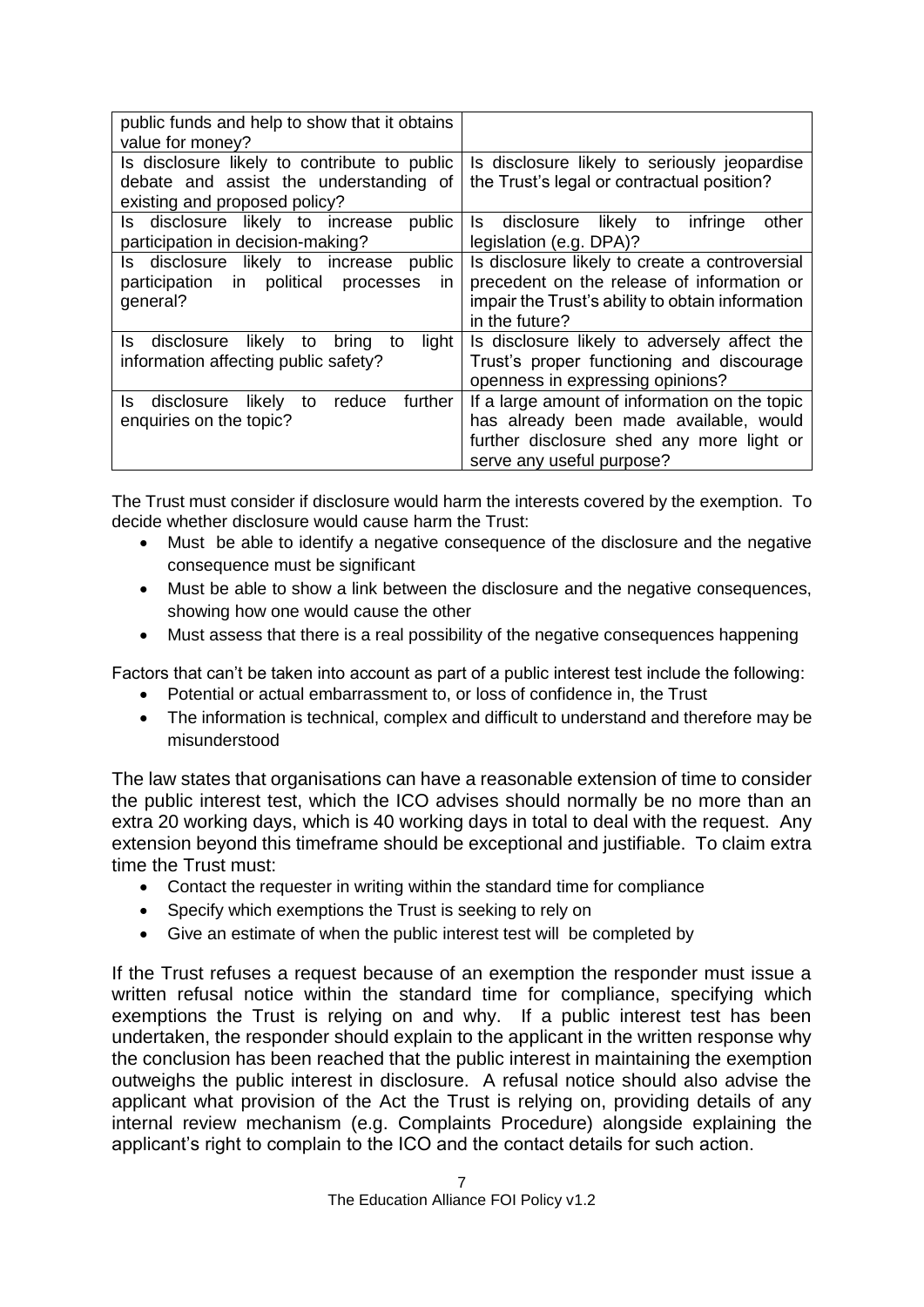#### **7. CHARGING**

The FOI Act does not allow the Trust to charge a flat fee, but communication costs such as photocopying, printing and postage can be recovered. In most cases the Trust will not charge for a response to a FOI request, however, the Trust reserves its right to charge as per the Information Commissioner's Office 'Guide to Freedom of Information'. The Trust also reserves the right to refuse to supply information where the cost of doing so exceeds the statutory maximum which is currently £450. When calculating the cost the Trust will aggregate the costs of all related requests received within 60 days from the same person or people who seem to be working together.

The Trust is required to estimate whether the limit will be exceeded and the estimate must be reasonable. When estimating the cost the Trust will take into account the following activities:

- Determining whether the Trust holds the information requested
- Finding the requested information, or records containing the information
- Retrieving the information or records
- Extracting the requested information from records

Staff time will be calculated at £25 per person per hour, regardless of who does the work, including external contractors, as per the Information Commissioner's Office 'Guide to Freedom of Information'. If the Trust intends to use the cost limit of the FOI Act as grounds for refusing a request, the responder will notify the requester of this in writing. The response should advise the applicant whether the Trust holds the information the applicant has requested, unless finding this out would in itself incur costs over the limit. The Trust can choose to comply with a request when it exceeds the cost limit if they seek and receive written agreement from the applicant that they will pay the extra costs, which may include the cost of compliance, plus the communication costs, plus £25 an hour for staff time taken for printing, copying or sending the information. In such circumstances the responder may also give the applicant the option of refining their request rather than paying the extra costs. The time for compliance is paused in these circumstances until payment is received.

#### **8. REFUSING A REQUEST**

The Trust can refuse a request as detailed in the FOI Act and legal reasons for refusing a request include the following circumstances:

If the Trust receives **vexatious or repeated requests** from the same person it will arrange for a single refusal notice to be sent to the requester within 20 school days, explaining that the Trust finds their request(s) to be vexatious or repeated and that a further written refusal in response to any further vexatious or repeated requests will not be sent. The Trust cannot ignore all future requests from that person if a future request is about a completely different topic or there is a valid reason for the repeated request. The Act permits the Trust to take into account the context and history of a request, including the identity of the requester and any previous contact with them. The Trust will also consider the whether the request is likely to cause a disproportionate or unjustifiable level of distress, disruption or irritation.

Requests can be refused if they are repeated, whether or not they are vexatious. The Act allows requests to be refused where a request is identical or substantially similar to one previously received which the Trust has complied with from the same applicant. However, if a reasonable period has passed, the Trust cannot refuse a repeat request.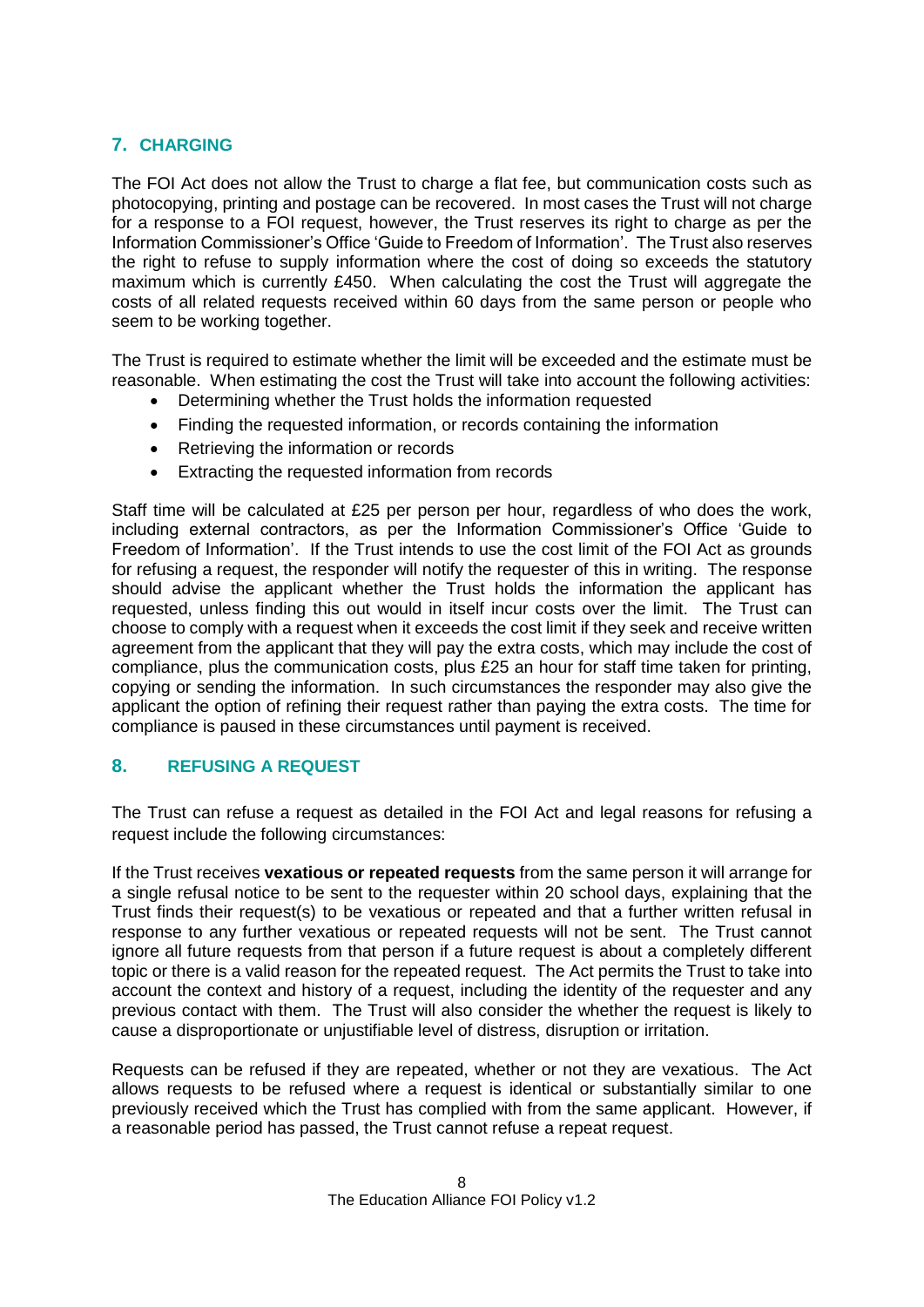If the information requested is **already accessible** to the requester the Trust can advise the requester where they can find the information (e.g. they may already have it or it may be information that is already in the local domain and easily accessible to the requester).

If the Trust is already preparing **material for publication** at the point of receiving the request and it is not reasonable to disclose the information until that time, an exemption under section 22 of the Act can apply, although it won't apply to any draft materials or background research. This exemption is qualified by the public interest test.

If the request applies to information received from or relating to any of a list of named **security bodies**, the Trust does not have to confirm nor deny whether it holds that information if in doing so it would reveal anything about that body or anything received from it. This exemption is absolute and does not require a public interest test to be undertaken.

Information that the Trust may hold or has ever held for the purposes of **criminal investigations** is exempt (sections 30 and 31 of the Act) and these exemptions also apply to information obtained in other types of investigations if it relates to obtaining information from confidential sources.

Section 32 of the Act relates to **court records**, therefore any information held by the Trust which was originally in a document created or used as part of legal proceedings is exempt from the Act. This exemption is absolute and does not require a public interest test to be undertaken.

If responding to a request would or would likely endanger anyone's physical or mental **health and safety**, section 38 of the Act may apply as an exemption and this would require a public interest test to be undertaken by a member of the Executive Board.

Any request that falls within the scope of the **Environmental Information Regulations 2004** should not be viewed as a FOI request. However, this exemption requires a public interest test to be undertaken.

SARs fall under the **DPA** rather than FOI and should be managed in line with the Trust's Data Protection Policy. Information relating to the personal data of third parties is also exempt from the FOI Act and the Data Protection Policy should be followed instead.

Section 41 of the Act relates to confidentiality, therefore if the Trust holds information that is from someone else and complying with the request would **breach confidentiality**, an exemption may apply as long as the legal principles of the common law test of confidence are applied.

Section 42 of the Act relates to **legal professional privilege**, where compliance with a request would reveal information that is subject to 'legal professional privilege' (e.g. information shared between the Trust as a client and the Trust's legal professional advisor for the purposes of obtaining legal advice or for ongoing proposed legal action). This exemption requires a public interest test to be undertaken.

**Trade secrets and prejudice to commercial interests** are exempt as per section 43 of the Act and the exemption includes information that constitutes a trade secret. Section 43 also covers information that if shared would prejudice or would be likely to prejudice someone's commercial interests. This exemption does require a public interest test to be undertaken.